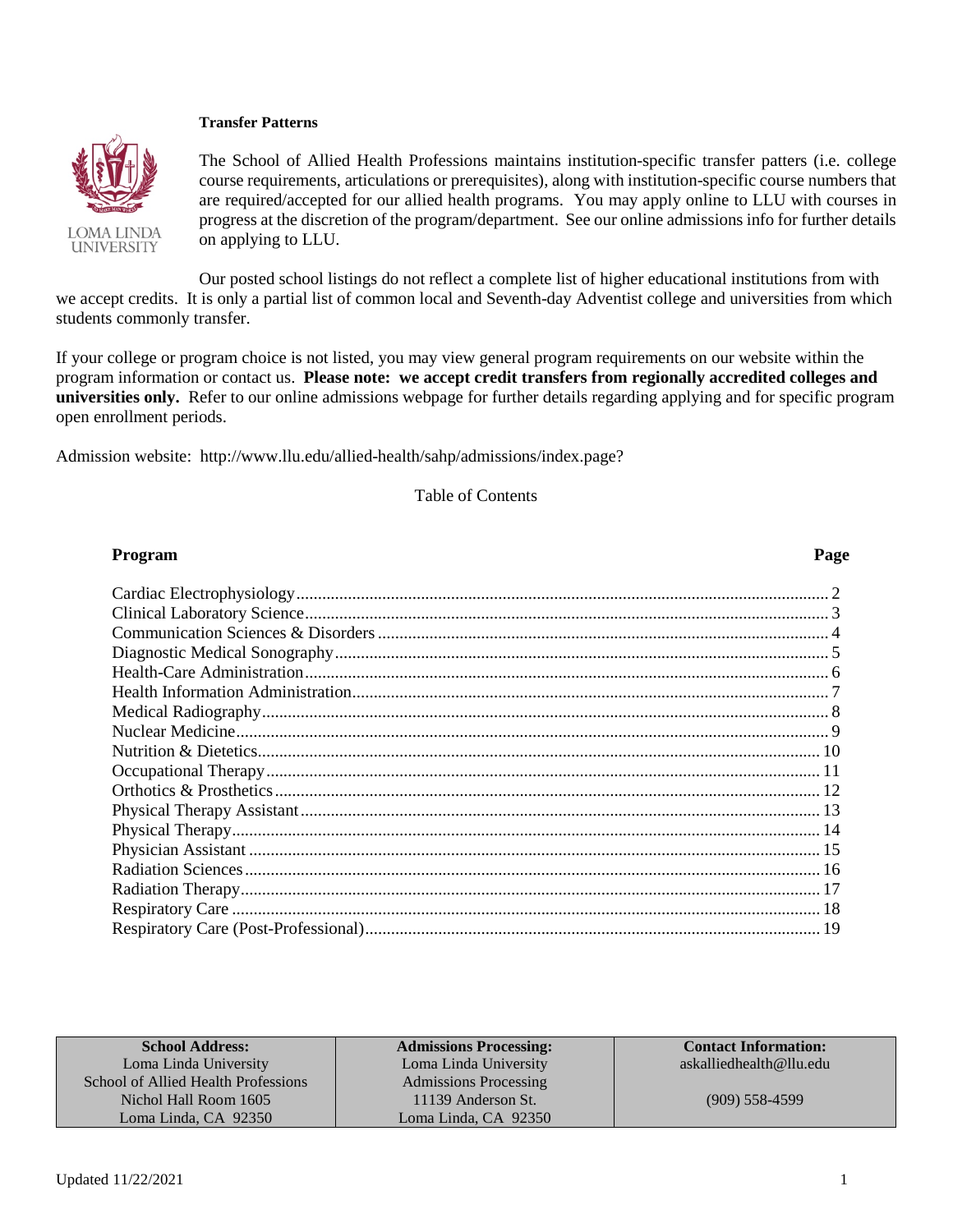**Transfer Patterns for Golden West College Students**

**MAJOR: Cardiac Electrophysiology Technology – AS**

### **LOMA LINDA UNIVERSITY REQUIREMENTS: GOLDEN WEST COURSE EQUIVALENCIES:**

#### **NATURAL SCIENCES: NATURAL SCIENCES:**

**Any student who has attended a Seventh-day Adventist college/university, will be required to have religion course(s).** Human Anatomy & Physiology/lab, sequence BIOL G220 + G225 Intro Physics/lab <u>or</u> high school physics (one course) PHYS G110 + G111 <u>or</u> HS Physics Math: 2 yrs H.S. level with C grade or better or college Intermediate Algebra HS or MATH G030 (required/no credit)<br>edical Terminology Mo Equivalent Medical Terminology

**SOCIAL SCIENCE: SOCIAL SCIENCE: Select one class from the following:**<br> **Select one class from the following:**<br> **Select one class from the following:**<br> **Select one class from the following:**<br> **SELECT ON SOCT ANTH G100** General Psychology or Sociology or Cultural Anthropology

**COMMUNICATION: COMMUNICATION:**  English Composition, complete seq (CLEP not accepted)

**ELECTIVES:** To meet minimum total requirements of 34 semester units (with a GPA of 2.4 or higher)

**All courses must be 100 level courses and above for credit**

### **Any student who has attended a Seventh-day Adventist college/university, will be required to have religion course(s).**

**OBSERVATION EXPERIENCE**: Observation hours in a CEP department (minimum of 2 exams observed).

### **PLEASE NOTE THAT C MINUS (C-) GRADES ARE NOT TRANSFERABLE FOR CREDIT**

To apply online log onto: <http://www.llu.edu/apply/>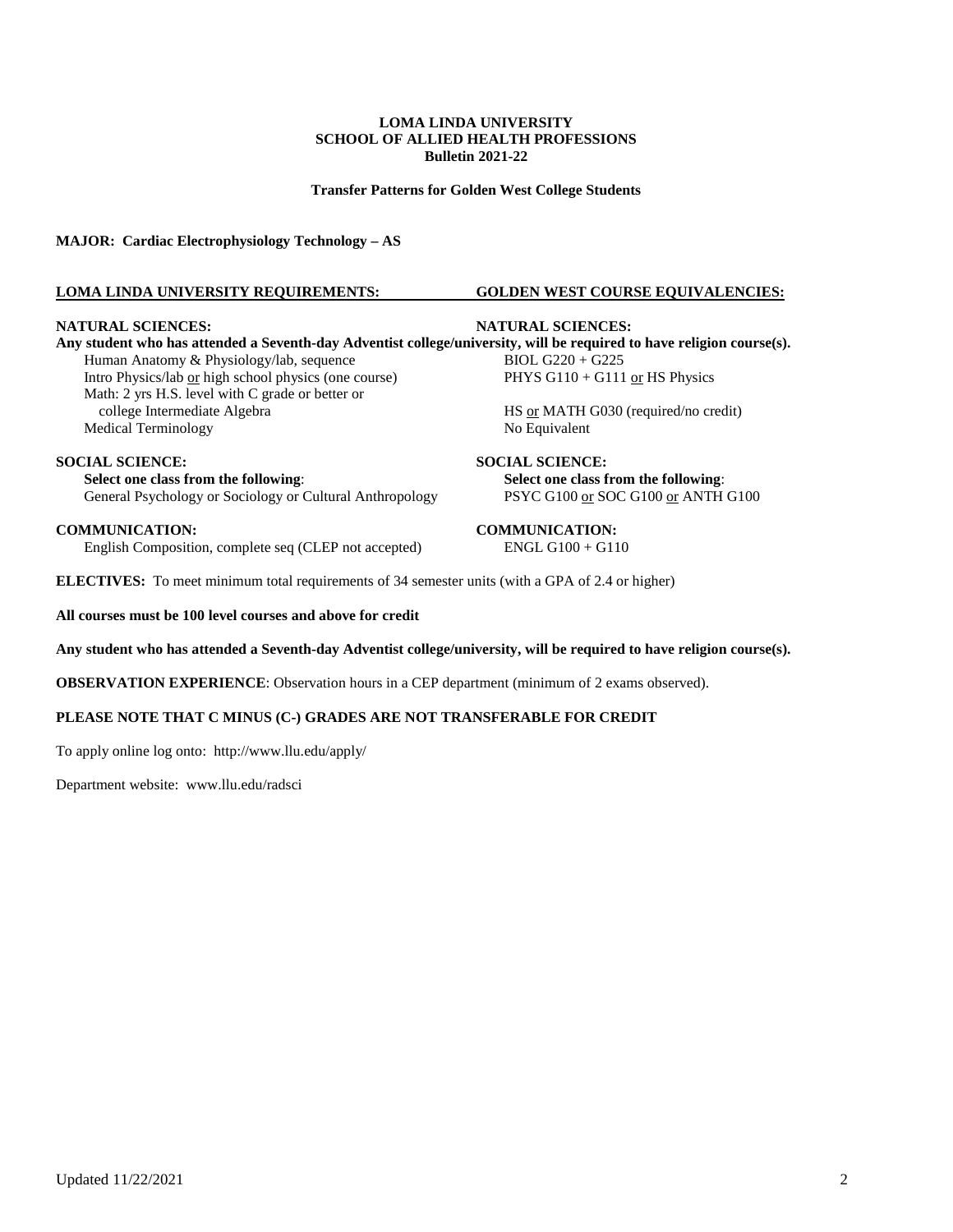**Transfer Patterns for Golden West College Students**

### **MAJOR: BS Degree - CLINICAL LABORATORY SCIENCE**

#### **LOMA LINDA UNIVERSITY REQUIREMENTS: GOLDEN WEST COURSE EQUIVALENCIES:**

**HUMANITIES: (14 semester units minimum) HUMANITIES: (14 semester units minimum) Any student who has attended a Seventh-day Adventist college/university, will be required to have religion course(s). Select from at least 3 subject areas:** *Select from at least 3 subject areas (listed on the left)* Art/Music, Performing Arts (limited to 2 sem units) *Applied/Performing Arts (2 units maximum)* Literature, Philosophy, History, Foreign Language/Modern Language/American Sign Lang **NATURAL SCIENCES: (2 areas, 8 semester units min) NATURAL SCIENCES: (2 areas, 8 semester units min)**  College Algebra or calculus (Statistics not accepted) MATH G115<br>
General Chemistry with lab, complete sequence CHEM G180 + G185 General Chemistry with lab, complete sequence Organic Chemistry with lab, complete sequence CHEM G220 + G225 General Physics with lab (must include principles of light  $\&$  electricity) PHYS G120 + G125 General Biology with lab (one Course) BIOL G180 **SOCIAL SCIENCES: (2 areas, 8 semester units min) SOCIAL SCIENCES (2 areas, 8 semester units min)**  Cultural Diversity (approved course) or Cultural Anthropology No Equivalent or ANTH G100 **Select remainder of social sciences units from: Select remainder of social sciences units from:** Sociology; Economics, Psychology *Select from at least 1 subject areas (listed on the left)* Political Science, Geography **COMMUNICATION: (min 6 semester units) COMMUNICATION: (min 6 semester units)** English composition, complete sequence (CLEP not accepted) If needed, select remainder from: **If needed, select remainder from: If needed, select remainder from:** Computer Applications CS G130 Speech or Critical Thinking COMM G100 or COMM G110

Health Ed (personal health or nutrition) HLED G100 or HLED G135 2 PE Activity Courses 2 PE Activity Courses

**HEALTH AND WELLNESS: (min 2 semester units) HEALTH AND WELLNESS: (min 2 semester units)**

**ELECTIVES**: To meet minimum total requirements of 64 semester units

#### **All courses must be 100 level courses and above for credit**

**Recommended but not required course:** Anatomy & Physiology, Biochemistry, Cellular or Molecular Biology, Genetics, Speech, Computer Applications, Critical Thinking

### **PLEASE NOTE THAT C MINUS (C-) GRADES ARE NOT TRANSFERABLE FOR CREDIT**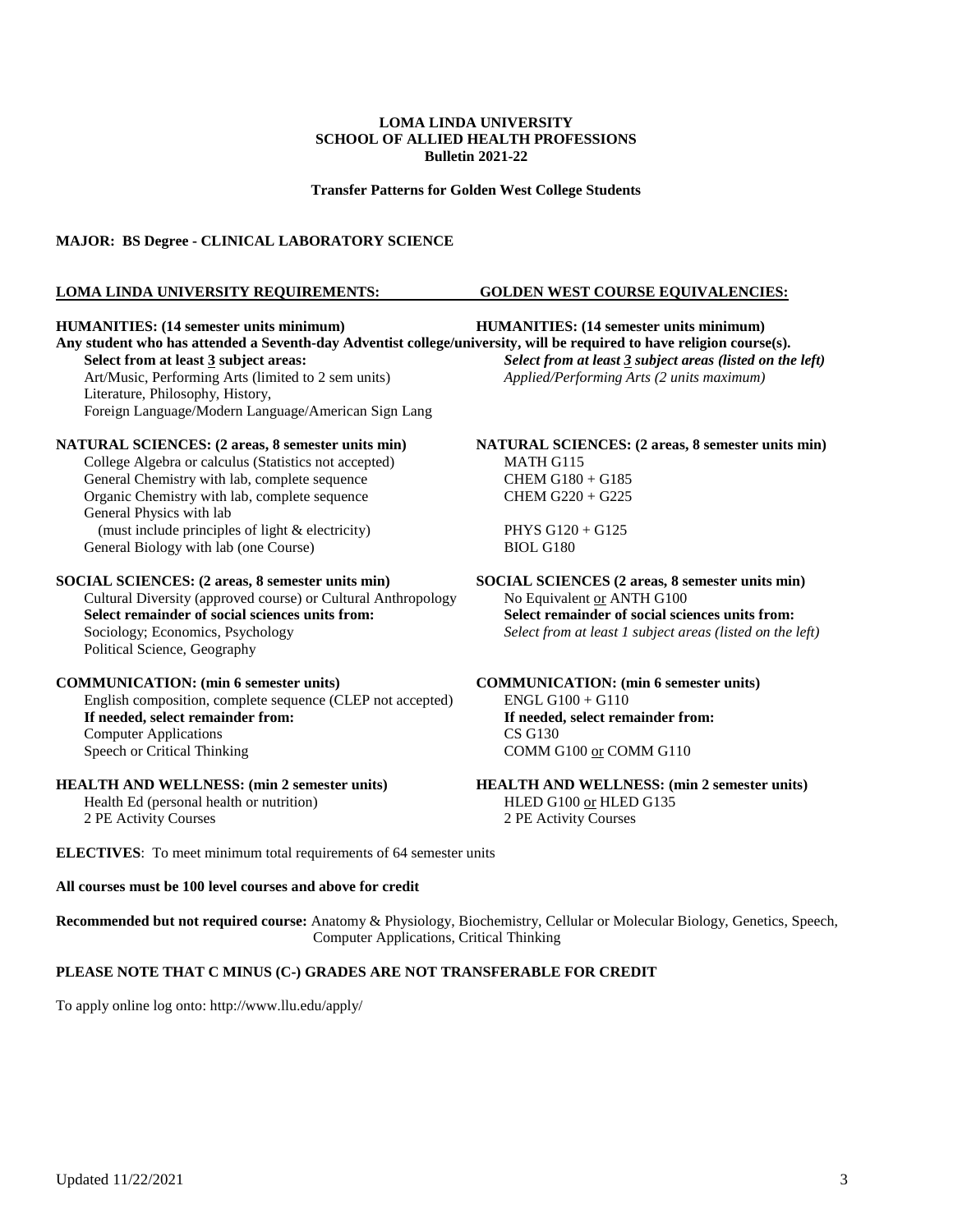**Transfer Patterns for Golden West College Students**

### **MAJOR: B.S. Degree – COMMUNICATION SCIENCES & DISORDERS**

### **LOMA LINDA UNIVERSITY REQUIREMENTS: GOLDEN WEST COURSE EQUIVALENCIES:**

**HUMANITIES: (14 semester units minimum) HUMANITIES: (14 semester units minimum) Any student who has attended a Seventh-day Adventist college/university, will be required to have religion course(s). Select from at least 3 subject areas:** *Select from at least 3 subject areas (listed on the left)* Art/Music, Performing Arts (limited to 2 sem units) *Applied/Performing Arts (2 units maximum)* Literature, Philosophy, History, Foreign Language/ Modern Language/ American Sign Lang **NATURAL SCIENCES: (2 areas, 8 semester units minimum) NATURAL SCIENCES: (2 areas, 8 semester units minimum)** \*One biological science course required (A&P, Biol., Micro) BIOL \*One physical science required (Physics or Chemistry) <br>2 yrs HS Algebra/C grade or better or Inter Algebra or higher HS (required/ no credit) <u>or</u> MATH G030 or MATH G115 2 yrs HS Algebra/C grade or better or Inter Algebra or higher General or Intro Statistics required MATH G160 \*At least one Natural Science course must include a lab **SOCIAL SCIENCES: (2 areas, 8 Sem units minimum) SOCIAL SCIENCES: (2 areas, 8 Sem units minimum)** General Psychology PSYC G100<br>
Human Develop.. Develop. Psych. or Child Develop. 2000<br>
PSYC G118 Human Develop., Develop. Psych, or Child Develop. **Select remainder of social sciences units from:**<br>Select remainder of social sciences units from:<br>Select from at least 1 subject areas (listed on the select from at least 1 subject areas (listed on the Select from at least 1 subject areas (listed on the left) Political Science **COMMUNICATION:** (min 6 Sem units)<br>
English Composition, complete seq (CLEP not accepted)<br>
ENGL G100 + G110 English Composition, complete seq (CLEP not accepted) Speech COMM G100 or COMM G110 **HEALTH AND WELLNESS: (min 2 semester units) HEALTH AND WELLNESS: (min 2 semester units)** Health Ed (personal health or nutrition) HLED G100 or HLED G135 2 PE Activity Courses 2 PE Activity Courses

**ELECTIVES**: To meet minimum total requirements of 64 semester units

### **All courses must be 100 level courses and above for credit**

### **PLEASE NOTE THAT C MINUS (C-) GRADES ARE NOT TRANSFERABLE FOR CREDIT**

**TRANSITIONAL MS** - Admission to the program requires a bachelor's degree from an accredited college/university. Additional prerequisite coursework, beyond the bachelor's degree, is not required prior to entering this program. Students admitted to the Transitional Masters program must show evidence of having completed a minimum of one undergraduate course in each of the following areas prior to fall quarter of their second year in the program: Biological sciences (such as Biology, human anatomy, etc.), physical sciences (physics or chemistry preferred), statistics, and the social/behavioral sciences (such as psychology, sociology, educational psychology, etc.).

**COMMUNICATION SCIENCES & DISORDERS MS** - Admission to the program requires a bachelor's degree in Communication Disorders (also called Speech-Language Pathology). \*\*Note: students admitted to the graduate program must show evidence of having completed a minimum of one undergraduate course in each of the following areas: Biological sciences (such as Biology, human anatomy, etc.), physical sciences (physics or chemistry preferred), statistics, and the social/behavioral sciences (such as psychology, sociology, educational psychology, etc.)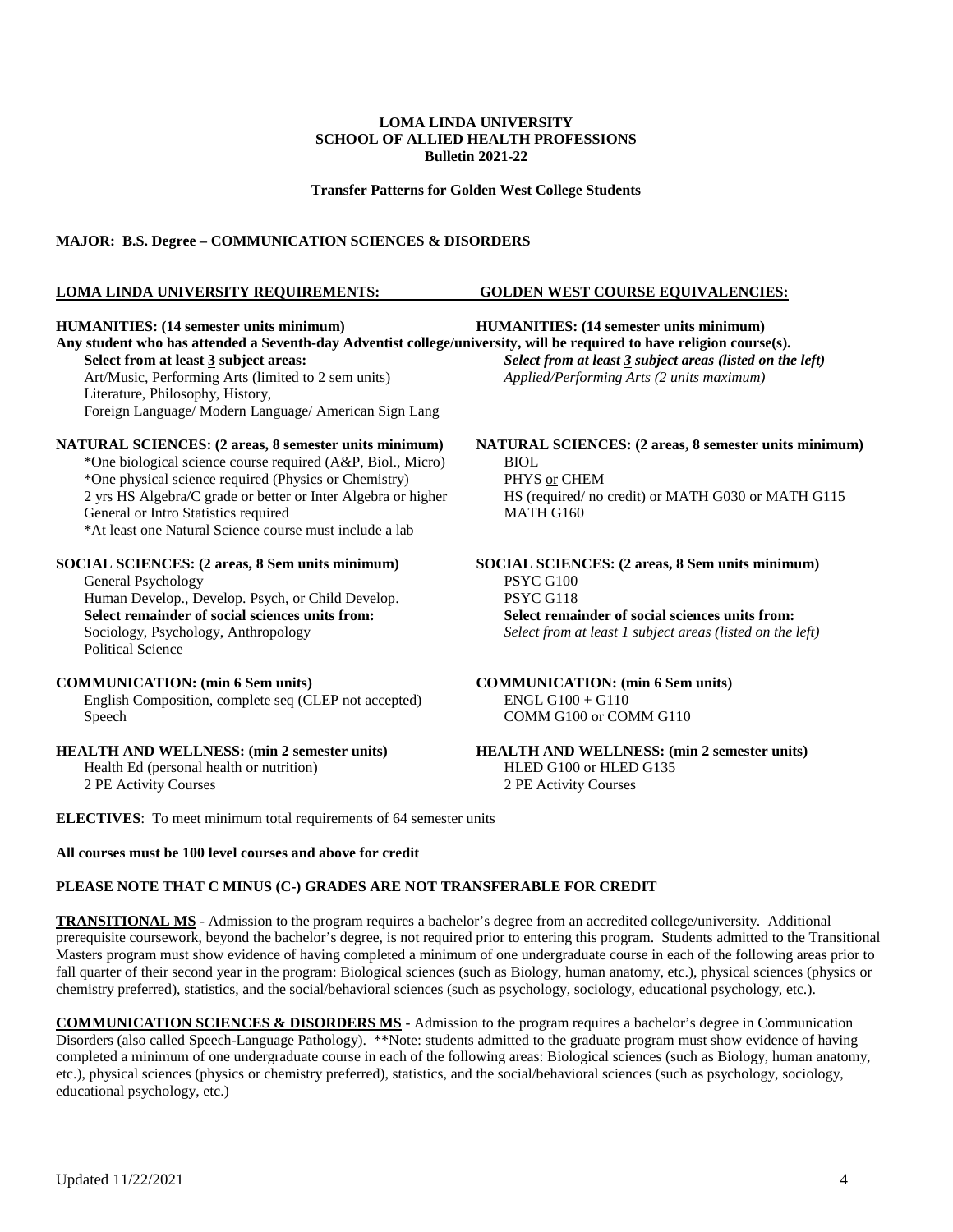**Transfer Patterns for Golden West College Students**

### **MAJOR: DIAGNOSTIC MEDICAL SONOGRAPHY, B.S.**

#### **LOMA LINDA UNIVERSITY REQUIREMENTS: GOLDEN WEST COURSE EQUIVALENCIES:**

**HUMANITIES: (14 semester units minimum) HUMANITIES: (14 semester units minimum) Any student who has attended a Seventh-day Adventist college/university, may be required to have religion course(s). Select from at least 3 subject areas:** *Select from at least 3 subject areas (listed on the left)* Art/Music, Performing Arts (limited to 2 sem units) *Applied/Performing Arts (2 units maximum)* Literature, Philosophy, History, Foreign Language/ Modern Language/ American Sign Lang **NATURAL SCIENCES\*: (2 areas, 8 semester units minimum) NATURAL SCIENCES: (2 areas, 8 semester units minimum)** Anatomy & Physiology/lab, sequence BIOL G220 + College Algebra (Statistics not accepted) MATH G115 College Algebra (Statistics not accepted)<br>Intro. or Gen. Physics (one course) PHYS G110 + G111 or PHYS G120 + G125 Medical Terminology **No Equivalent** No Equivalent **Select additional from**: Chemistry, Statistics, Geology **Select additional from:** CHEM, MATH G160, GEOL \*Natural Science courses must be completed within the past 5 years. **SOCIAL SCIENCES:** (2 areas, 8 semester units minimum)<br>Anthropology; Sociology; Economics<br>Select from at least 2 subject areas (listed on the left) Select from at least 2 subject areas (listed on the left) Psychology; Political Science, Geography **COMMUNICATION: (6 Semester units) COMMUNICATION: (6 Semester units)** English Composition, complete seq (CLEP not accepted) ENGL G100 + G110<br>Speech (if needed to fulfill required units) COMM G100 <u>or</u> COMM G110 Speech (if needed to fulfill required units) **HEALTH AND WELLNESS: (min 2 Sem units) HEALTH AND WELLNESS: (min 2 Sem units)** Health Education (Personal Health or Nutrition) HLED G100 or HLED G135

2 PE Activity Courses 2 PE Activity Courses

**ELECTIVES**: To meet the minimum total of 64 semester units

### **All courses must be 100 level courses and above for credit**

**OBSERVATION EXPERIENCE:** Eight (8) hours minimum observation experience in Medical Sonography (preferably at LLUMC) is required prior to interview.

### **PLEASE NOTE THAT C MINUS (C-) GRADES ARE NOT TRANSFERABLE FOR CREDIT**

To apply online log onto:<http://www.llu.edu/apply/>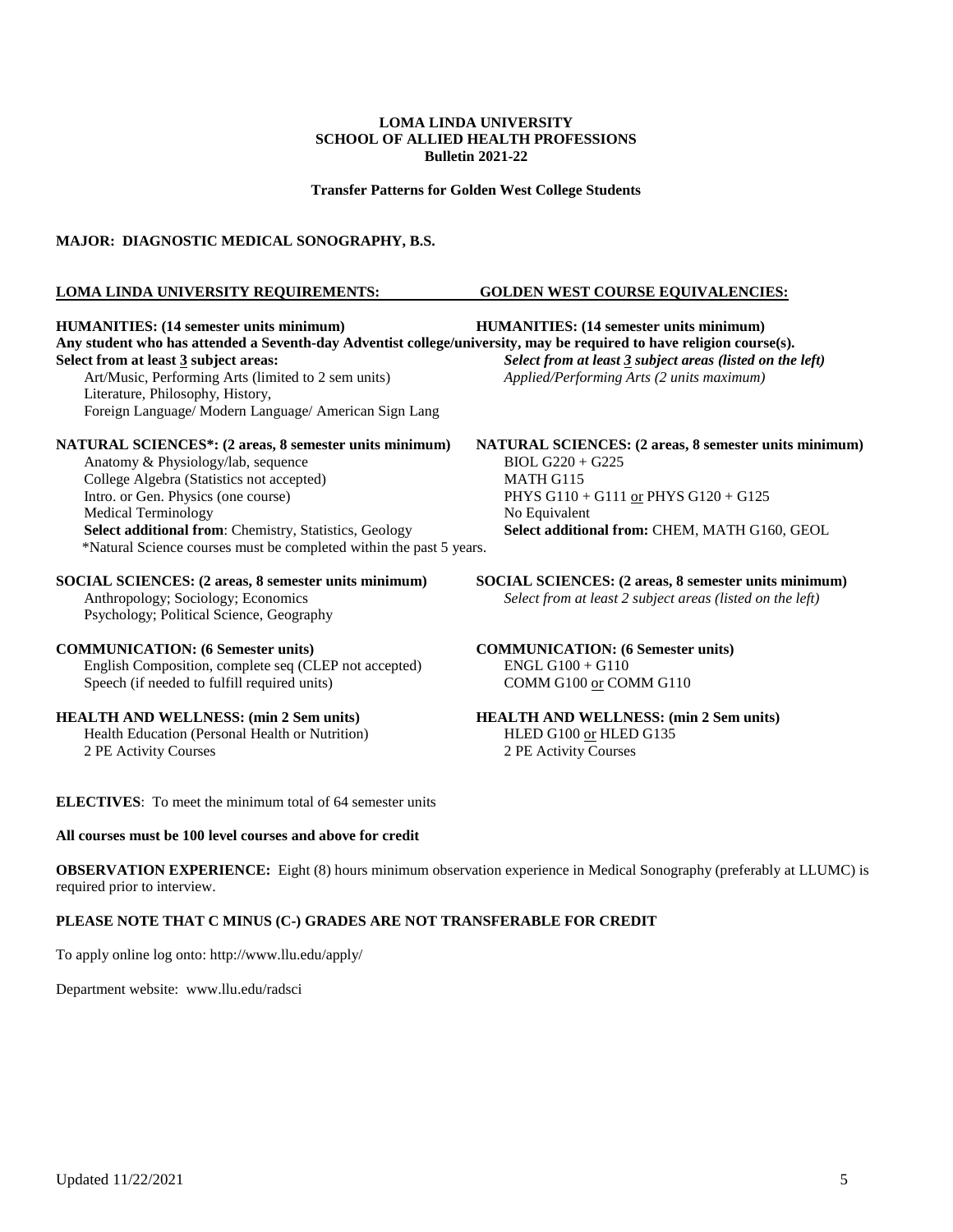**Transfer Patterns for Golden West College Students**

### **MAJOR: HEALTH-CARE ADMINISTRATION, B.S. (ONLINE)**

#### **LOMA LINDA UNIVERSITY REQUIREMENTS: GOLDEN WEST COURSE EQUIVALENCIES:**

**HUMANITIES: (14 semester units minimum) HUMANITIES: (14 semester units minimum)** Any student who has attended a Seventh-day Adventist college/university, will be required to have religion course(s).<br>Select from at least 3 subject areas (listed on the Art/Music appreciation, Performing Arts (limited to 2 sem units) Literature, Philosophy, History; Foreign Language/ Modern Language/ American Sign Lang

Anatomy & Physiology, (one lab minimum) required. Take either: one Semester or quarter of combined anatomy & physiology OR one quarter or Semester of anatomy plus one quarter or Semester of physiology) Medical terminology<br>
2 years HS Algebra/C grade or better or Intermediate Algebra<br>
MS (required/no credit) <u>or</u> MATH G030 2 years HS Algebra/C grade or better or Intermediate Algebra HS (required/no credit) <u>or</u> MATH G<br> **Select one additional course from:** Select one additional course from: **Select one additional course from:**<br> **Select one additional course from:**<br> **Select one additional course from:**<br> **Select one additional course from:**<br> **Select one additional course from:**<br> **Select one additional course fr** Chemistry, Mathematics, Physics, Astronomy, Geology

#### **SOCIAL SCIENCES: (2 areas, 8 Sem units min) SOCIAL SCIENCES: (2 areas, 8 Sem units min)**

**Select units from:** <br>Psychology, Sociology, Anthropology, <br>Select from at least Political Science, Economics

### **COMMUNICATION: (6 Semester units) COMMUNICATION: (6 Semester units)**

English Composition, complete seq (CLEP not accepted) ENGL G100 + G110 Speech or Interpersonal Communication COMM G100 or COMM G110 Computer (College or high school ok) CS G130 or high school (no credit)

Health Ed (personal health or nutrition) HLED G100 or HLED G135 2 PE Activity Courses 2 PE Activity Courses

**Select from at least 3 subject areas (listed on the left)** *Applied/Performing Arts (2 units maximum)* 

**NATURAL SCIENCES: (2 areas, 8 semester units min) NATURAL SCIENCES: (2 areas, 8 semester units min)**<br>Anatomy & Physiology, (one lab minimum) required. BIOL G220 + G225

Select from at least 2 subject areas (listed on the left)

**HEALTH AND WELLNESS: (min 2 Sem units) HEALTH AND WELLNESS: (min 2 Sem units)**

**ELECTIVES**: Electives from any of the four domains may be selected to complete the general education minimum requirement of 46 semester units. In addition, some students may need to complete additional elective course work to bring their overall unit total to a minimum of 128 semester units while enrolled at Loma Linda University in order to meet graduation requirements.

#### **All courses must be 100 level courses and above for credit**

### **PLEASE NOTE THAT C MINUS (C-) GRADES ARE NOT TRANSFERABLE FOR CREDIT**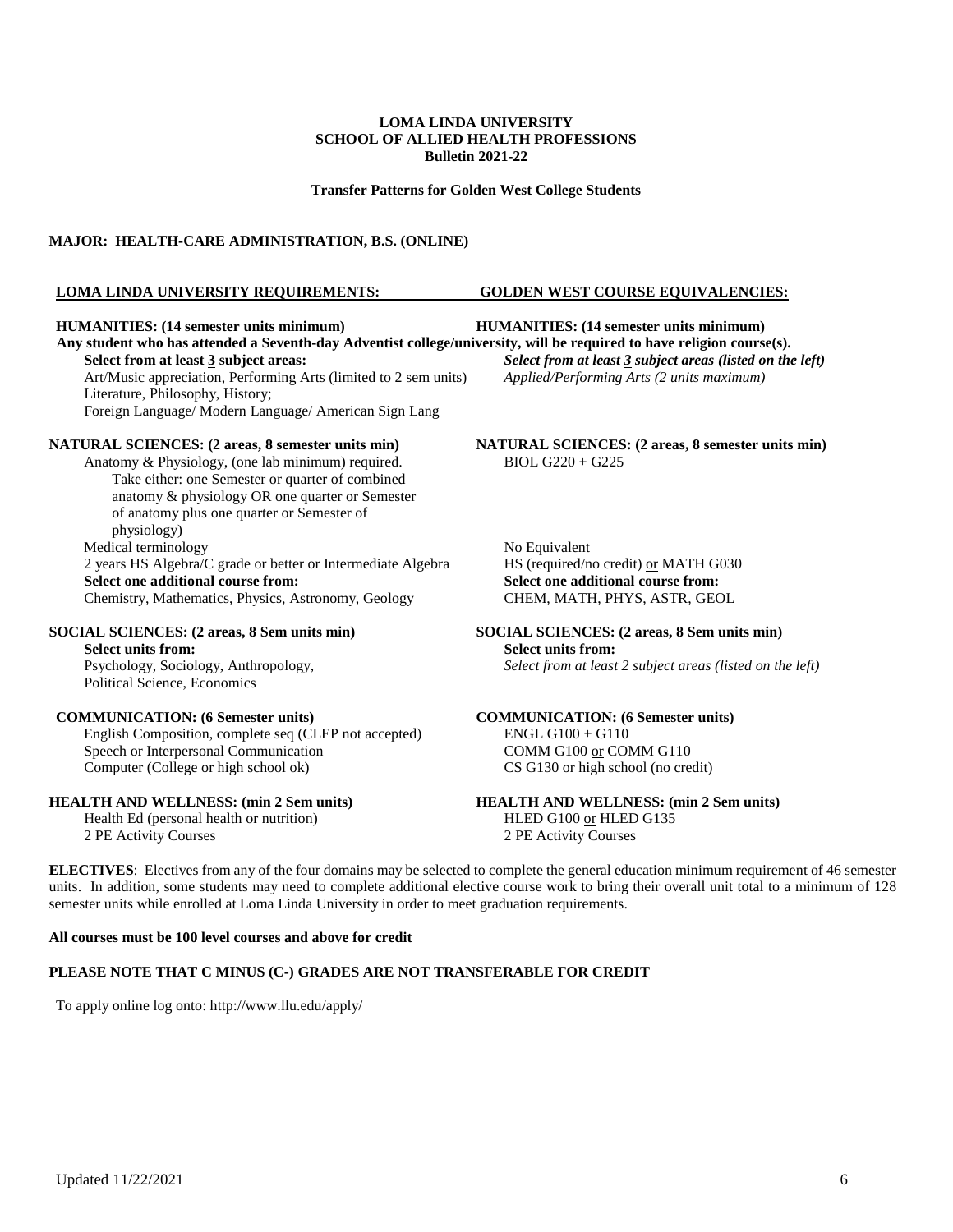**Transfer Patterns for Golden West College Students**

### **MAJOR: BS Degree - HEALTH INFORMATION ADMINISTRATION**

### **LOMA LINDA UNIVERSITY REQUIREMENTS: GOLDEN WEST COURSE EQUIVALENCIES:**

#### **HUMANITIES: (14 semester units) HUMANITIES: (14 semester units)**

Any student who has attended a Seventh-day Adventist college/university, will be required to have religion course(s).<br>Select from at least 3 subject areas:<br> $\frac{1}{2}$ Art/ Music, Performing Arts (limited to 2 Sem units) *Applied/Performing Arts (2 units maximum)* Literature, Philosophy, History, Foreign Language/ Modern Language/ American Sign Lang

#### **NATURAL SCIENCES: (2 areas, 8 Sem units min) NATURAL SCIENCES: (2 areas, 8 Sem units min)**

Anatomy & Physiology/lab, complete sequence BIOL G220 + G225 College Algebra MATH G115 Medical Terminology **No Equivalent** No Equivalent **Select one additional course from the following areas Select one additional course from the following areas** Physics, Math, or Chemistry PHYS, MATH, CHEM \*At least one Natural Science course must include a lab

#### **SOCIAL SCIENCES: (2 areas, 8 semester units min) SOCIAL SCIENCES (2 areas, 8 semester units min)**

Cultural Diversity (approved course, required) No Equivalent or ANTH G100 Psychology (one course) PSYC **Select one additional course from the following areas Select one additional course from the following areas** Psychology; Political Science, Geography

English Composition, complete seq (CLEP not accepted) Business or Interpersonal Communications BUS G139

## **Select from at least 3 subject areas (listed on the left)**

Anthropology; Sociology; Economics *Select from at least 1 subject area (listed on the left)*

**COMMUNICATION: (6 Semester units)**<br>
English Composition, complete seq (CLEP not accepted) ENGL G100 + G110

#### **HEALTH AND WELLNESS (min 2 Sem units)**<br>Personal Health or Nutrition **HEALTH AND WELLNESS: (min 2 Sem units)**<br>HLED G100 or HLED G135 Personal Health or Nutrition<br>
2 PE Activity Courses<br>
2 PE Activity Courses<br>
2 PE Activity Courses 2 PE Activity Courses 2 PE Activity Courses

**ELECTIVES**: **To meet minimum total requirements of 64 semester units**

### **All courses must be 100 level courses and above for credit**

**RECOMMEND:** Intro to Accounting (one course) and Excel (one course)

**CERTIFICATE PROGRAM** - Applicant must have baccalaureate degree and complete the following requirements: Intermediate Algebra, Anatomy & Physiology (sequence), Psychology course, Medical Terminology, and Business Communications.

**HEALTH INFORMATICS MS** – Applicant must have a bachelor's degree from an accredited U.S. college or university or the foreign equivalent of a bachelor's degree. Minimum GPA of 3.0. The Graduate Record Exam (GRE) may be requested and considered for GPA's less than 3.0.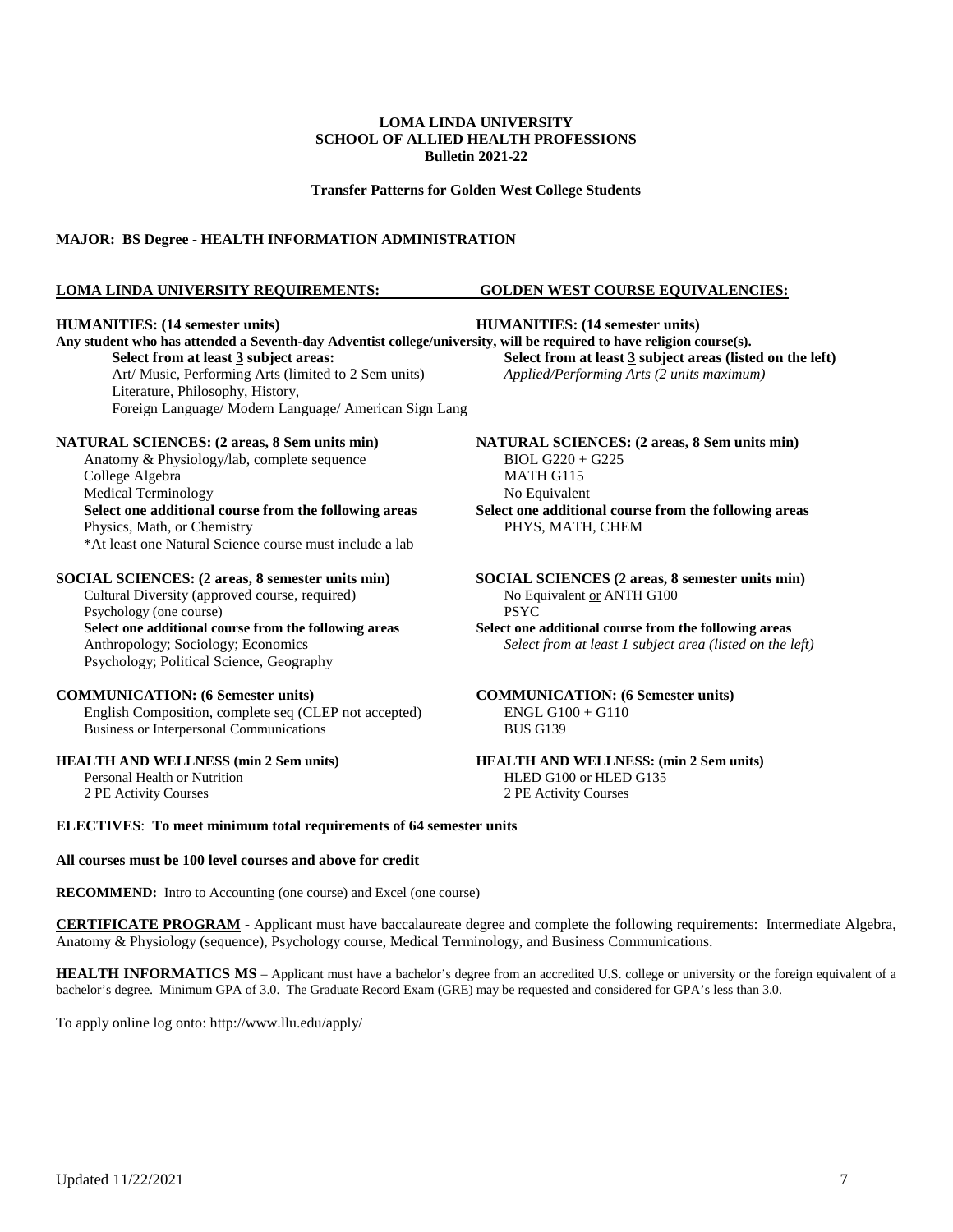**Transfer Patterns for Golden West College Students**

### **MAJOR: MEDICAL RADIOGRAPHY, A.S.**

### **LOMA LINDA UNIVERSITY REQUIREMENTS: GOLDEN WEST COURSE EQUIVALENCIES:**

**NATURAL SCIENCES:**<br>
Human Anatomy & Physiology/lab, complete sequence BIOL G220 + G225 Human Anatomy & Physiology/lab, complete sequence BIOL G220 + G225<br>Intro Physics (one course) PHYS G110 + G111 Intro Physics (one course) Medical Terminology No Equivalent College Algebra (Statistics not accepted) MATH G115

**SOCIAL SCIENCE:**<br> **SOCIAL SCIENCE:**<br> **SOCIAL SCIENCE:**<br> **SOCIAL SCIENCE:**<br>
PSYC G100 <u>or</u> SOC G100 General Psychology or Sociology

English Composition, complete seq (CLEP not accepted) ENGL G100 + G110 Speech COMM G100 or COMM G110

**ELECTIVES:** To meet minimum total requirements of 28 semester units

**All courses must be 100 level courses and above for credit**

### **Any student who has attended a Seventh-day Adventist college/university, will be required to have religion course(s).**

**OBSERVATION EXPERIENCE**: 8 hours minimum work/observation experience (volunteer/employee) in a radiology department.

### **PLEASE NOTE THAT C MINUS (C-) GRADES ARE NOT TRANSFERABLE FOR CREDIT**

To apply online log onto:<http://www.llu.edu/apply/>

Department website: [www.llu.edu/radsci](http://www.llu.edu/radsci)

#### **COMMUNICATION: COMMUNICATION:**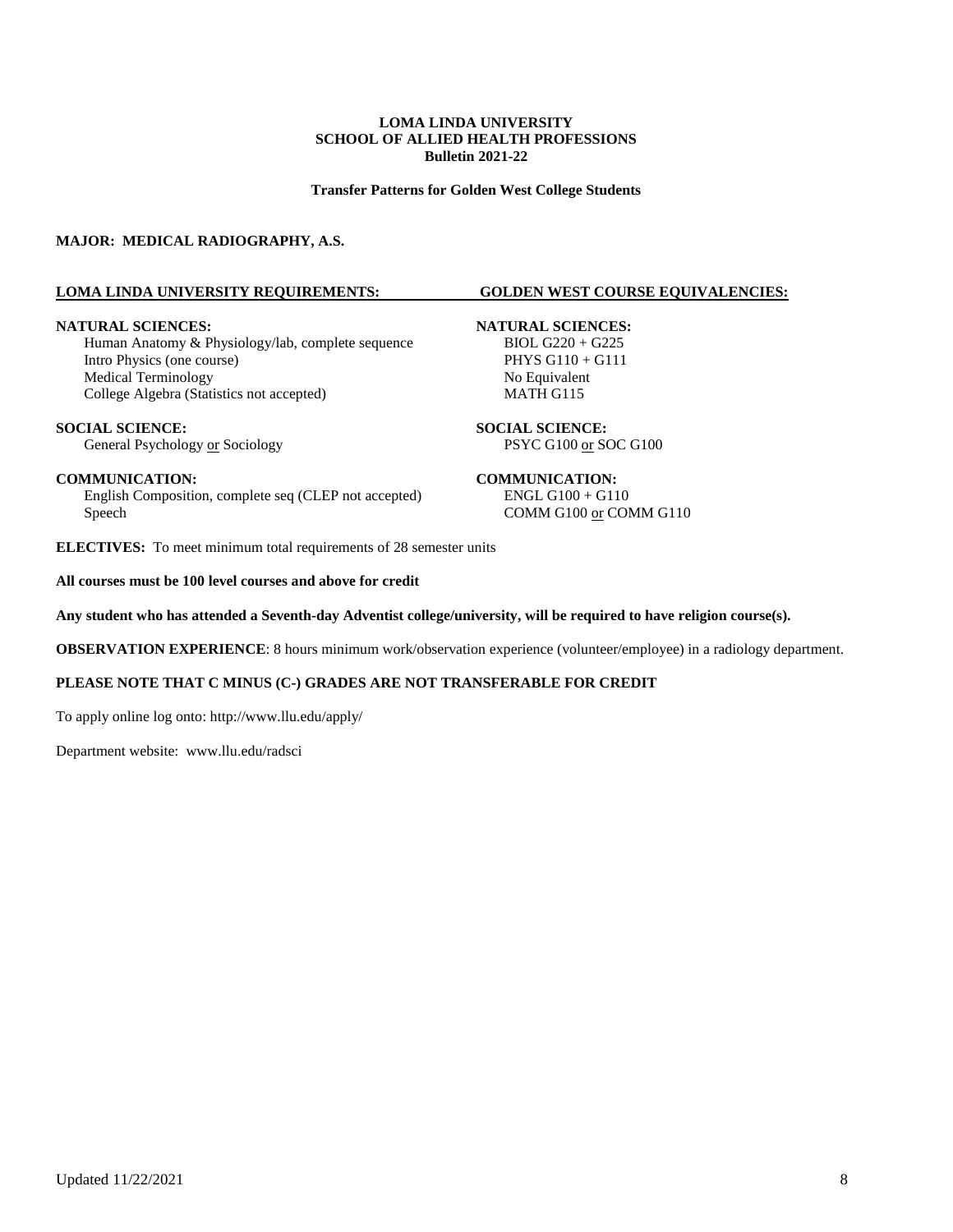#### **Transfer Patterns for Golden West College Students**

#### **MAJOR: NUCLEAR MEDICINE, B.S.**

#### **LOMA LINDA UNIVERSITY REQUIREMENTS: GOLDEN WEST COURSE EQUIVALENCIES:**

#### **HUMANITIES: (14 semester units min.) HUMANITIES: (14 semester units min.)**

**Any student who has attended a Seventh-day Adventist college/university, may be required to have religion course(s). Select from at least 3 subject areas: Select from at least 3 subject areas (listed on the left)** Art/ Music, Performing Arts (limited to 2 Sem units) *Applied/Performing Arts (2 units maximum)* Art/ Music, Performing Arts (limited to 2 Sem units) Literature, Philosophy, History, Foreign Language/ Modern Language/ American Sign Lang

#### **NATURAL SCIENCES: (2 areas, 8 semester units min) NATURAL SCIENCES: (2 areas, 8 semester units min)**

Anatomy & Physiology/lab, (complete seq, 2 courses) BIOL G220 + G225 College Algebra (Statistics not accepted) MATH G115 Intro or General Chemistry/lab (one course) CHEM G110 or CHEM G180 (Chemistry for non-science majors not accepted) Intro or General Physics/w lab (one course) PHYS G110 or PHYS G120 Medical Terminology No Equivalent

#### **SOCIAL SCIENCES: (2 areas, 8 semester units min) SOCIAL SCIENCES: (2 areas, 8 semester units min)**

General Psychology<br>
Intro to Sociology<br>
SOC G100 Intro to Sociology Psychology; Political Science, Geography

#### **COMMUNICATION: (6 Semester units) COMMUNICATION: (6 Semester units)**

English Composition, complete seq (CLEP not accepted) ENGL G100 + G110 Speech or Interpersonal Communication COMM G100 or COMM G110

### **HEALTH AND WELLNESS: (min 2 Sem units) HEALTH AND WELLNESS: (min 2 Sem units)**

Health Education (Personal Health or Nutrition) HLED G100 or HLED G135 2 PE Activity Courses 2 PE Activity Courses

**Select one additional course from the following areas Select one additional course from the following areas** Anthropology; Sociology; Economics *Select from at least 1 subject area (listed on the left)*

**ELECTIVES**: To meet the minimum total of 64 semester units

#### **All courses must be 100 level courses and above for credit**

**OBSERVATION EXPERIENCE:** Eight (8) hours minimum work/observation experience (volunteer/employee) in a Nuclear Medicine Department.

### **PLEASE NOTE THAT C MINUS (C-) GRADES ARE NOT TRANSFERABLE FOR CREDIT**

To apply online log onto:<http://www.llu.edu/apply/>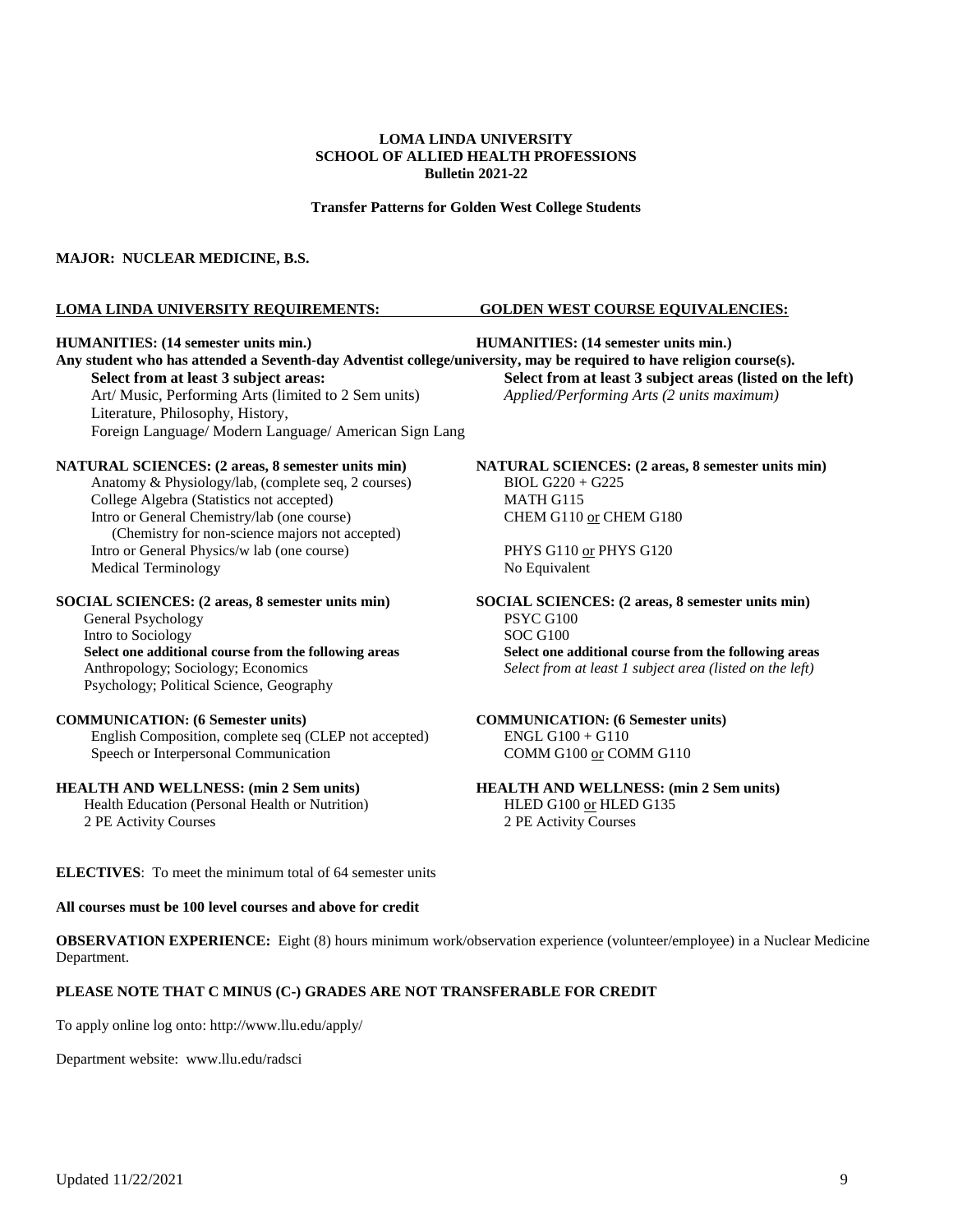**Transfer Patterns for Golden West College Students**

### **MAJOR: BS Degree - NUTRITION AND DIETETICS OR \*MS Degree- NUTRITION AND DIETETICS**

### **LOMA LINDA UNIVERSITY REQUIREMENTS: GOLDEN WEST COURSE EQUIVALENCIES:**

#### **HUMANITIES: (14 semester units minimum) HUMANITIES: (14 semester units minimum)**

**Any student who has attended a Seventh-day Adventist college/university, will be required to have religion course(s). Select from at least 3 subject areas:** *Select from at least 3 subject areas (listed on the left)* Art/Music; Performing Arts (limited to 2 sem units) *Applied/Performing Arts (2 units maximum)* Literature, Philosophy, History, Foreign Language/ Modern Language/ American Sign Lang

\*General Chemistry/lab (one full year) CHEM G180 + G185 \*Human Anatomy & Physiology/lab, complete sequence BIOL  $G220 + G225$ \*Microbiology with lab BIOL G210 \*College Algebra (or higher, i.e. Pre-Calculus, Calculus) MATH G115 (Statistics not accepted)

Psychology course PSYC<br>Sociology course PSYC<br>Sociology course Sociology course **Select remainder of social sciences units from:**<br>Anthropology; Economics; Political Science<br>Select from the departments listed on the left Geography; or additional Psychology or Sociology

#### **COMMUNICATION: (6 Semester units) COMMUNICATION: (6 Semester units)**

English Composition, complete seq (CLEP not accepted) ENGL G100 + G110 Speech (if needed to fulfill required units) COMM G100 or COMM G110

\*Human Nutrition HLED G135 2 PE Activity Courses 2 PE Activity Courses Medical Terminology course No Equivalent

**NATURAL SCIENCES: (required courses) NATURAL SCIENCES: (required courses)**

**SOCIAL SCIENCES:** (2 areas, 8 Sem units min)<br>
Psychology course<br> **SOCIAL SCIENCES:** (2 areas, 8 Sem units min)<br>
PSYC Select from the departments listed on the left

# **HEALTH AND WELLNESS: (min 2 Sem units) HEALTH AND WELLNESS: (min 2 Sem units)**

**ELECTIVES:** To meet minimum total requirements of 64 semester units

### **All courses must be 100 level courses and above for credit**

\***For MS degree only**: Individuals who already have a bachelor's degree from a regionally accredited college or university need to complete only the prerequisites denoted with an asterisk (\*).

### **PLEASE NOTE THAT C MINUS (C-) GRADES ARE NOT TRANSFERABLE FOR CREDIT**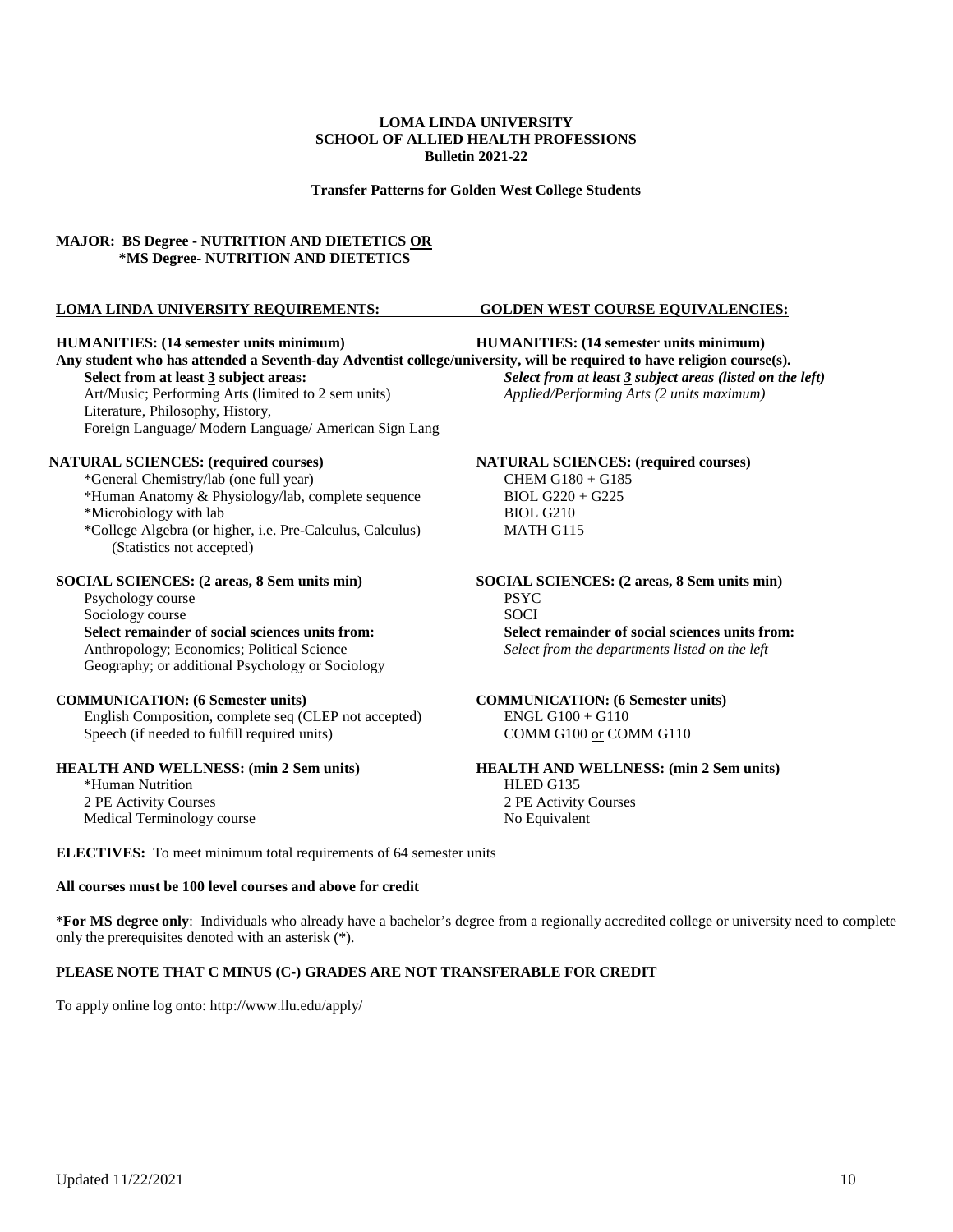### **Transfer Patterns for Golden West College Students**

#### **MAJOR: Entry-Level MOT – Occupational Therapy**

### **DEGREE REQUIREMENT: BACCALAURATE DEGREE AT AN ACCREDITED COLLEGE OR UNIVERSITY**

To be eligible for admission, the applicant must have earned a baccalaureate degree at an accredited college or university and have completed the following prerequisites:

### **LOMA LINDA UNIVERSITY REQUIREMENTS: GOLDEN WEST COURSE EQUIVALENCIES:**

#### **NATURAL SCIENCES NATURAL SCIENCES**

Human Anatomy & Physiology w/lab (complete seq)\* BIOL G220 + G225 Statistics\* MATH G160 Medical Terminology No Equivalent

Human Lifespan & Development (must cover life cycle from birth to death)

\*These courses must have been taken within 5 years prior to application to our program.

**OBSERVATION EXPERIENCE:** A minimum of 40 hours of work/observation experience (volunteer/employee) in an Occupational Therapy Department.

#### **TEST REQUIREMENT**: None required

**Any student who has attended a Seventh-day Adventist college/university, will be required to have religion course(s).**

### **PLEASE NOTE THAT GRADES "B" AND ABOVE ARE PREFERABLE. GRADES BELOW "B-" ARE NOT ACCEPTED FOR CREDIT.**

*NOTE: Admission to the MOT degree will be offered for one more year. Pending approval by the Accreditation Council for Occupational Therapy Education, in July 2021, we will begin accepting applications for the Entry-level Doctor of Occupational Therapy (EOTD) degree.*

To apply online log onto: [www.otcas.org.](http://www.otcas.org./)

Updated 11/22/2021 11

**SOCIAL SCIENCES**<br> **SOCIAL SCIENCES**<br> **SOCIAL SCIENCES**<br> **SOCIAL SCIENCES**<br> **SOCIAL SCIENCES**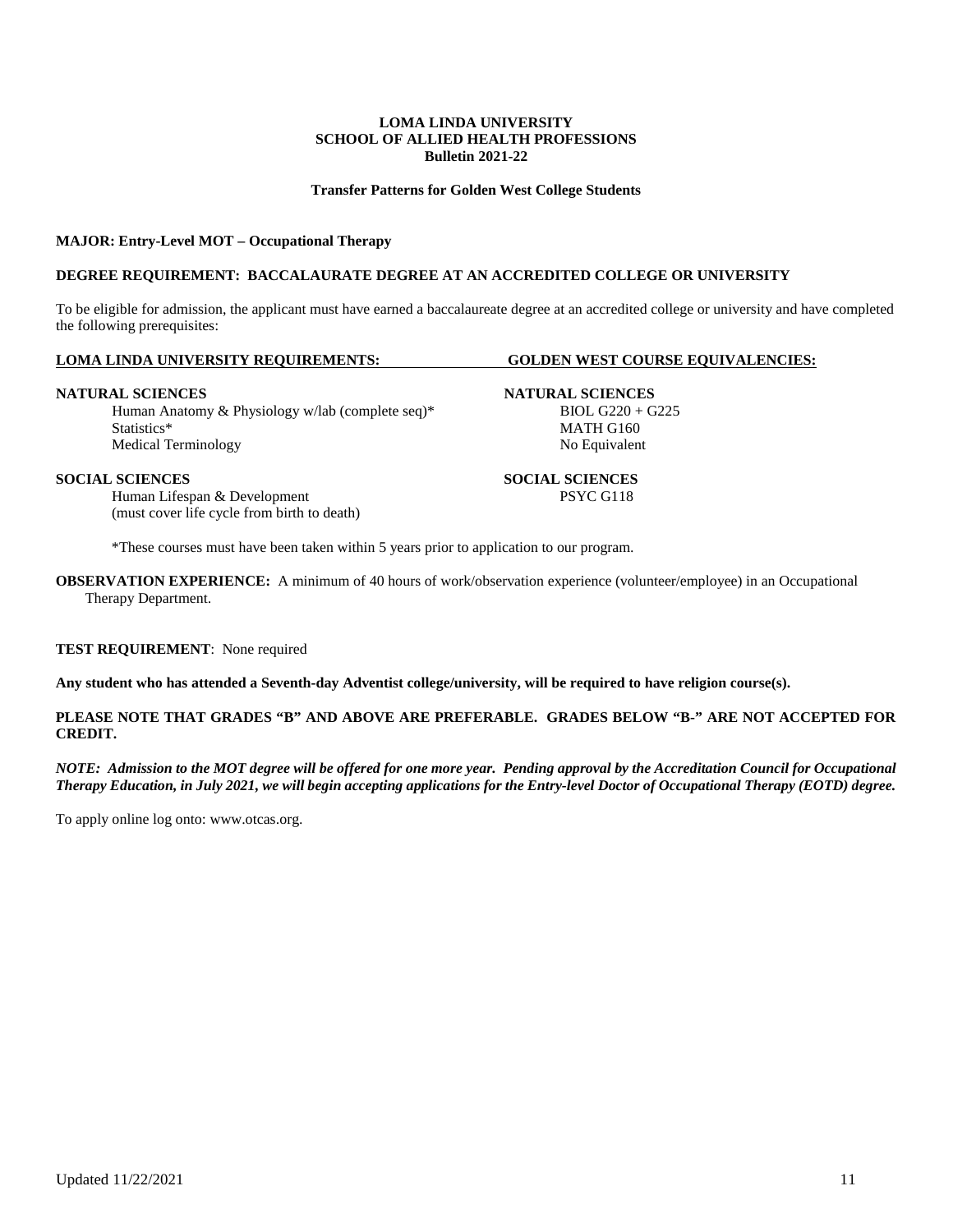**Transfer Patterns for Golden West College Students**

#### **MAJOR: Orthotics and Prosthetics – MS**

#### **LOMA LINDA UNIVERSITY REQUIREMENTS: GOLDEN WEST COURSE EQUIVALENCIES:**

**Any student who has attended a Seventh-day Adventist college/university, will be required to have religion course(s).** History (one course, required) HIST Philosophy (one course, required) PHIL **Select from at least 3 subject areas: Select from at least 3 subject areas (listed on the left)** Art/ Music, Performing Arts (limited to 2 Sem units) *Applied/Performing Arts (2 units maximum)* Art/ Music, Performing Arts (limited to 2 Sem units) Literature, Philosophy, History, Foreign Language/ Modern Language/ American Sign Lang

\*Anatomy & Physiology/lab or Biology/lab (complete seq) \*Intro or Gen Chemistry/lab (one course) CHEM G110 or CHEM G180

### **SOCIAL SCIENCES: (2 areas, 8 Sem units min.) SOCIAL SCIENCES: (2 areas, 8 Sem units min.)**

Gen Psychology (required)<br>
\*Abnormal Psychology or Growth & Development (required) PSYC G255 or PSYC G118 \*Abnormal Psychology or Growth & Development (required) Select additional credits from: Psychology, Sociology, Anthropology, Political Science The department recommends additional electives in this area.

### **COMMUNICATION: (6 Sem. units min.) COMMUNICATION: (6 Sem. units min.)**

English Composition, complete seq (CLEP not accepted) ENGL G100 + G110 Speech or Computer (if needed to fulfill required units) COMM G100 or COMM G110 or CS G130

2 PE Activity Courses (required) 2 PE Activity Courses

**The department recommends additional electives in this area.**

**HUMANITIES: (14 semester units minimum) HUMANITIES: (14 semester units minimum)**

**NATURAL SCIENCES: (courses are required, units may vary) NATURAL SCIENCES: (courses are required, units may vary)**<br>
\*Anatomy & Physiology/lab or Biology/lab (complete seq) **BIOL G220** + G225 <u>or</u> BIOL G180 + G182 + G183 \*Intro or Gen Physics/lab (one course) PHYS G110 or PHYS G120<br>
PHYS G110 or PHYS G120<br>
MATH G160 or STAT cours MATH G160 or STAT course from another department

**Select additional credits from: Psych, Soci, Anth, Pol Sci** 

## **HEALTH AND WELLNESS: (Required) HEALTH AND WELLNESS: (Required)**

**ELECTIVES:** To meet a minimum total requirements of 64 semester units. Maximum of 70 semester units transfer from junior/community colleges.

### **All courses must be 100 level courses and above for credit**

**OBSERVATION EXPERIENCE**: Eighty work/observation hours under the supervision of a CPO practitioner are required.

**TEST REQUIREMENT**: None required

### **PLEASE NOTE THAT C MINUS (C-) GRADES ARE NOT TRANSFERABLE FOR CREDIT**

To apply: Call Hans Schaepper at (909) 720-1201 to get directions.

\*Individuals who already have a bachelor's degree from a regionally accredited college or university need to complete only the prerequisites denoted with an asterisk (\*).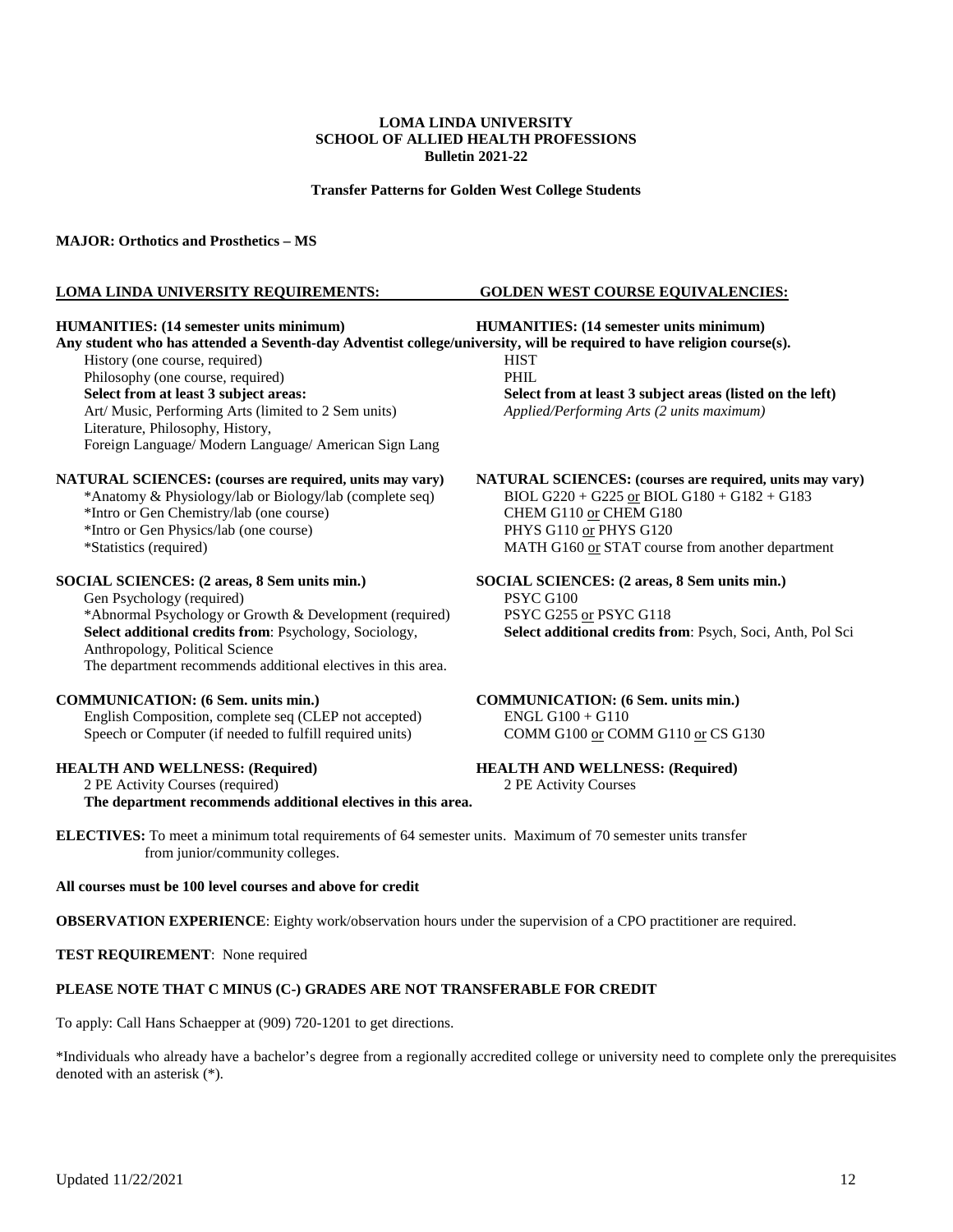**Transfer Patterns for Golden West College Students**

### **MAJOR: AS Degree - PHYSICAL THERAPIST ASSISTANT**

#### **LOMA LINDA UNIVERSITY REQUIREMENTS: GOLDEN WEST COURSE EQUIVALENCIES:**

#### **HUMANITIES: HUMANITIES:**

Art/Music (Performing/Applied Art/Music not acceptable) (Applied Art/Mus not acceptable) Philosophy/History, Literature, Foreign Language/ Modern Language/ American Sign Lang

**NATURAL SCIENCES:**<br>
\*Human Anatomy & Physiology/lab, sequence BIOL G220 + G225 \*Human Anatomy & Physiology/lab, sequence BIOL G220 + G225 \*Intro Physics/lab (one course) \*2 yrs HS Algebra/C grade or better or Intermediate Algebra HS (required/no credit) or MATH G030 \*Medical Terminology No Equivalent

### **SOCIAL SCIENCES: SOCIAL SCIENCES:**

\*General Psychology PSYC G100 \*Developmental Psychology or Abnormal Psychology

#### **COMMUNICATION: COMMUNICATION:**

English Composition, complete seq (CLEP not accepted) ENGL G100 + G110 \*Speech COMM G100 or COMM G110

**HEALTH AND WELLNESS:**<br> **HEALTH AND WELLNESS:**<br> **HEALTH AND WELLNESS:**<br> **HEALTH AND WELLNESS:**<br> **HEALTH AND WELLNESS:** Health Ed (personal health or nutrition)  $or$ 2 PE Activity Courses 2 PE Activity Courses

**Select one from:** *Select one from the areas listed on the left:*

**ELECTIVES**: To meet minimum total requirements of 32 semester units

### **All courses must be 100 level courses and above for credit**

**OBSERVATION EXPERIENCE**: A minimum of 80 hours work/observation experience (volunteer/employee) in a physical therapy department, 20 hours of which must be in an in-patient setting and 20 hours in an outpatient setting. *NOTE: This requirement has been waived for the cohort starting June 2022 due to the Covid-19 pandemic.*

\*Individuals who already have a bachelor's degree from a regionally accredited college or university need to complete only the prerequisites denoted with an asterisk (\*).

### **Any student who has attended a Seventh-day Adventist college/university, will be required to have religion course(s).**

**Prospective students must apply to the program through the online** *Centralized Application Service* (CAS) for all **Physical Therapist Assistant programs.** The PTA-CAS application portal will open on September 15, 2021, for the cohort starting June 21, 2022. Apply as early as possible for the best advantage!

To apply online:<https://ptacas.liaisoncas.com/applicant-ux/#/login>

### **PLEASE NOTE THAT C MINUS (C-) GRADES ARE NOT TRANSFERABLE FOR CREDIT**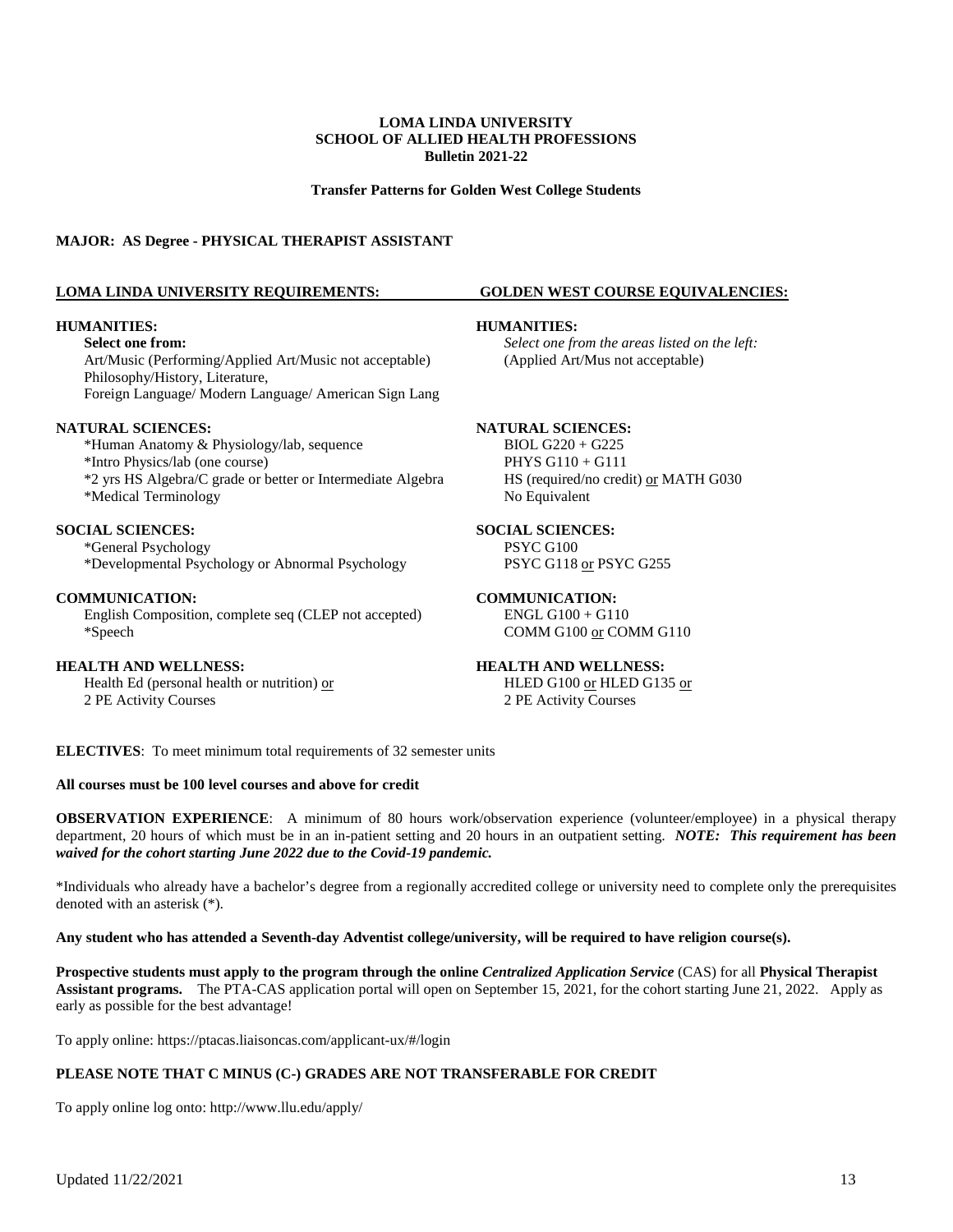**Transfer Patterns for Golden West College Students**

### **MAJOR: Entry-Level DPT with previous bachelor's degree- Physical Therapy**

### **LOMA LINDA UNIVERSITY REQUIREMENTS: GOLDEN WEST COURSE EQUIVALENCIES:**

**NATURAL SCIENCES:**<br>
Human Anatomy & Physiology w/lab (complete seq) BIOL G220 + G225 Human Anatomy & Physiology w/lab (complete seq) General Chemistry w/lab (complete seq) CHEM G180 + G185 General Physics w/lab (complete seq)  $PHYS G120 + G125$ Two additional Biological Science courses BIOL Statistics MATH G160<br>Medical Terminology and the statistic method of the Mondo Mondo Mondo Mondo Mondo Mondo Mondo Mondo Mondo Mondo<br>Mondo Mondo Mondo Mondo Mondo Mondo Mondo Mondo Mondo Mondo Mondo Mondo Mondo Mondo Mondo Medical Terminology

General Psychology<br>
Human Growth & Development/Developmental<br>
PSYC G118 Human Growth & Development/Developmental Psychology of the Lifespan

# **SOCIAL SCIENCES:**<br> **SOCIAL SCIENCES:**<br> **SOCIAL SCIENCES:**<br>
PSYC G100

### **COMMUNICATION:**<br>Speech **COMMUNICATION:**<br>COMM G100 COMM G100 or COMM G110

**OBSERVATION EXPERIENCE:** A minimum of 80 hours of work/observation experience (volunteer/employee) in a physical therapy department, 20 hours of which must be in an in-patient setting and 20 hours must be in an outpatient setting.

### **TEST REQUIREMENT**: GRE

### **PLEASE NOTE THAT C MINUS (C-) GRADES ARE NOT TRANSFERABLE FOR CREDIT**

**Any student who has attended a Seventh-day Adventist college/university, will be required to have religion course(s).**

To apply online log onto[: www.ptcas.org](http://www.ptcas.org/)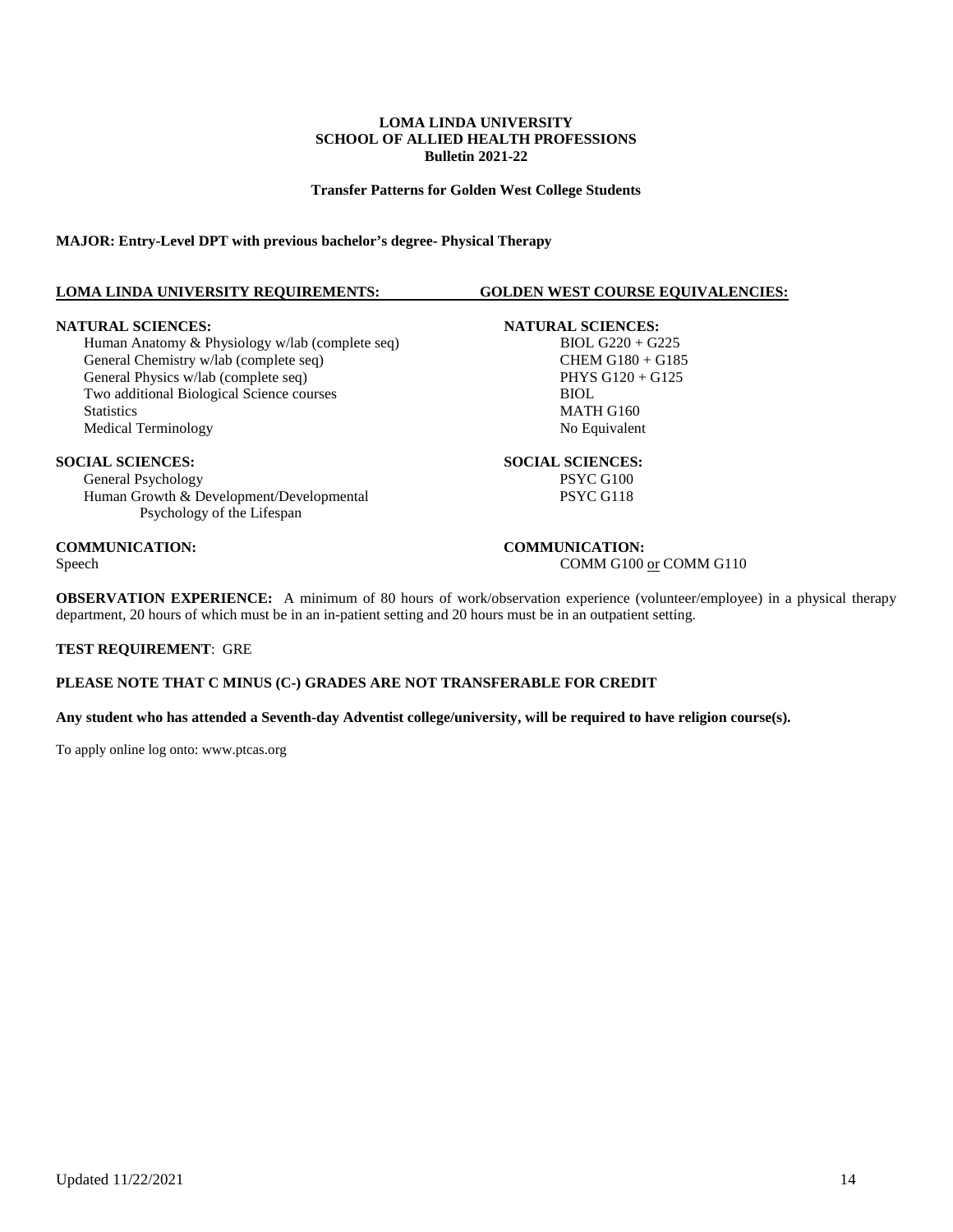**Transfer Patterns for Golden West College Students**

### **MAJOR: M.P.A. Degree – PHYSICIAN ASSISTANT**

**A baccalaureate degree from a regionally accredited institution, PLUS at least 2,000 hours of hands-on paid patient care experience.**

### **MINIMUM OVERALL GPA 3.0: MINIMUM SCIENCE GPA: 3.0**

| LOMA LINDA UNIVERSITY REQUIREMENTS:                                                                                                                                                                                                                                                                                                                   | <b>GOLDEN WEST COURSE EQUIVALENCIES:</b> |
|-------------------------------------------------------------------------------------------------------------------------------------------------------------------------------------------------------------------------------------------------------------------------------------------------------------------------------------------------------|------------------------------------------|
| Human Anatomy & Physiology with an on-campus laboratory<br>component, complete sequence OR separate courses in Human<br>Anatomy with an on-campus laboratory component and Human<br>Physiology with an on-campus laboratory component. Must cover<br>all organ systems. (Introductory courses are not accepted)                                       | $BIOL G220 + G225$                       |
| General Chemistry, one-year sequence with an on-campus<br>laboratory component OR a sequence in Inorganic, Organic AND<br>Biochemistry with an on-campus laboratory component (three<br>quarters or two semesters; Inorganic can be Introduction to<br>Chemistry or General<br>Chemistry 1 only. Organic and Biochemistry cannot be<br>Introductory). | CHEM G180 + G185                         |
| General Microbiology with an on-campus laboratory component.<br>Must cover the four medically important areas: bacteria, viruses,<br>fungi, and protozoa (Introductory courses are not accepted).                                                                                                                                                     | <b>BIOL G210</b>                         |
| General Psychology (General Psychology, Introduction to<br>Psychology, Human Growth and Development, or Developmental<br>Psychology).                                                                                                                                                                                                                 | PSYC G100 or PSYC G118                   |
| <b>General Sociology or Cultural Anthropology (General</b><br>Sociology, Introduction to Sociology, Principles of Sociology<br>Medical Sociology, Cultural Anthropology or Introduction to<br>Cultural Anthropology)                                                                                                                                  | SOC G100 or ANTH G100                    |
| College-level Algebra (College Algebra, Pre-Calculus,<br>Trigonometry, Calculus or AP Calculus)                                                                                                                                                                                                                                                       | MATH G115                                |
| English, one-year sequence (language courses not accepted.<br>International students must complete English writing sequence<br>requirement from an accredited US institution).                                                                                                                                                                        | $ENGL G100 + G110$                       |

**RECOMMENDED:** Statistics, Medical Terminology, Conversational Spanish

### **PLEASE NOTE THAT C MINUS (C-) GRADES ARE NOT TRANSFERABLE FOR CREDIT**

### **Any student who has attended a Seventh-day Adventist college/university, will be required to have religion course(s).**

To apply for the Physician Assistant M. P. A. degree program, go to caspaonline.org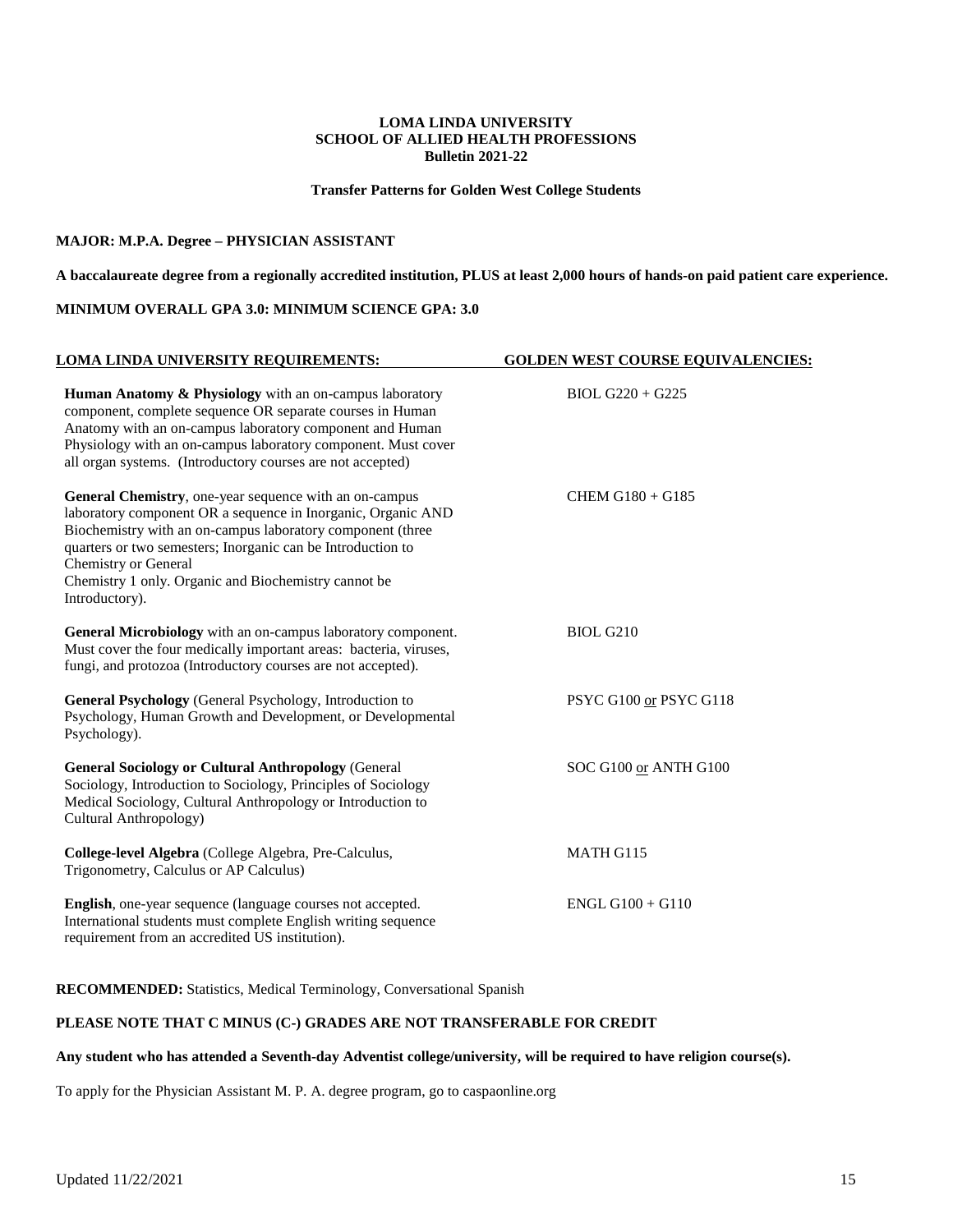### **Transfer Patterns for Golden West College Students**

### **MAJOR: RADIATION SCIENCES, B.S. (FOR IMAGING PROFESSIONALS) – ONLINE PROGRAM**

### **LOMA LINDA UNIVERSITY REQUIREMENTS: GOLDEN WEST COURSE EQUIVALENCIES:**

Any student who has attended a Seventh-day Adventist college/university, will be required to have religion course(s).<br>Select from at least 3 subject areas:<br>Select from at least 3 subject areas (listed on t Art/ Music, Performing Arts (limited to 2 Sem units) *Applied/Performing Arts (2 units maximum)* Literature, Philosophy, History, Foreign Language/ Modern Language/ American Sign Lang

Anatomy & Physiology/lab, one course 2 yrs HS Alg/C grade or better or Interm Algebra HS (required/ no credit) or MATH G030<br>Select one additional from:<br>Select one additional from: Chemistry, Math, Physics

**SOCIAL SCIENCES: (2 areas 8 Semester units min) SOCIAL SCIENCES: (2 areas, 8 Sem units min) Select Units from:**<br> **Select units from:**<br> **Select from at least**<br> **Select from at least** Psychology; Political Science, Geography

### **COMMUNICATION: (min 6 Semester units) COMMUNICATION: (min 6 Semester units)**

English Composition, complete seq (CLEP not accepted) ENGL G100 + G110 **If needed, select additional units from: If needed, select additional units from**<br>Speech or Computers **COMM G100** or COMM G110 or CS G

Health Ed (personal health and/or nutrition)<br>2 PE Activity Courses

**HUMANITIES: (14 semester units minimum) HUMANITIES: (14 semester units minimum) Select from at least 3** subject areas (listed on the left)

**NATURAL SCIENCES:** (2 areas, 8 semester units min)<br>Anatomy & Physiology/lab, one course BIOL G220 **Select one additional from:**<br>**CHEM, MATH, PHYS** 

Select from at least 2 subject areas (listed on the left)

COMM G100 or COMM G110 or CS G130

**HEALTH AND WELLNESS: (min 2 Sem units)**<br>HEALTH AND WELLNESS: (min 2 Sem units)<br>HLED G100 or HLED G135 2 PE Activity Courses 2 PE Activity Courses

**ELECTIVES:** To meet the minimum at completion of the program students must have a total of 128 semester units, inclusive of Core BSRS courses, area of emphasis and elective units.

### **All courses must be 100 level courses and above for credit**

### **PLEASE NOTE THAT C MINUS (C-) GRADES ARE NOT TRANSFERABLE FOR CREDIT**

To apply online log onto:<http://www.llu.edu/apply/>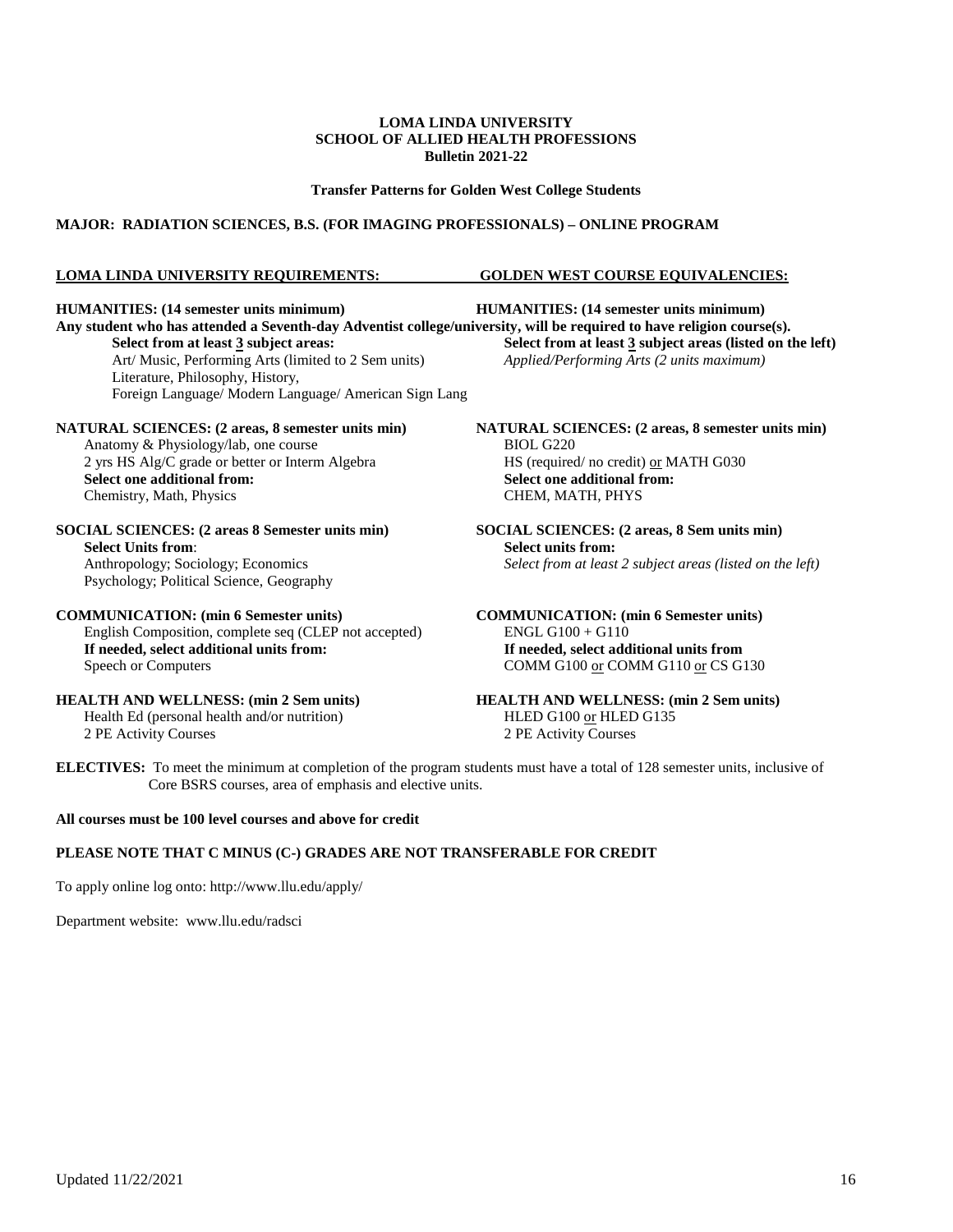**Transfer Patterns for Golden West College Students**

### **MAJOR: RADIATION THERAPY, B.S.**

### **LOMA LINDA UNIVERSITY REQUIREMENTS: GOLDEN WEST COURSE EQUIVALENCIES:**

#### **HUMANITIES: (14 semester units minimum) HUMANITIES: (14 semester units minimum)**

**Any student who has attended a Seventh-day Adventist college/university, will be required to have religion course(s). Select from at least 3 subject areas: Select from at least 3 subject areas (listed on the left)** Art/ Music, Performing Arts (limited to 2 Sem units) *Applied/Performing Arts (2 units maximum)* Art/ Music, Performing Arts (limited to 2 Sem units) Literature, Philosophy, History, Foreign Language/ Modern Language/ American Sign Lang

Anatomy & Physiology/lab, complete sequence BIOL G220 + G225<br>College Algebra (must be taken with 5 years of acceptance to MATH G115 College Algebra (must be taken with 5 years of acceptance to Program, grade "B" or higher), Statistics not accepted Intro to Physics (one course) PHYS G110 + G111 Medical Terminology **Select additional from:**<br> **Select additional from:**<br> **Select additional from:**<br> **Select additional from:**<br> **Select additional from:**<br> **Select additional from:** Chemistry, Math, Physics, Biology

**SOCIAL SCIENCES: (2 areas 8 Semester units min) SOCIAL SCIENCES: (2 areas, 8 Sem units min)** General Psychology or Developmental Psychology **SYC G100** or PSYC G118 General Psychology or Developmental Psychology **Select additional units from:**<br> **Select additional units from:**<br> **Select from at least 2 subject a**<br> **Select from at least 2 subject a** 

Psychology; Political Science, Geography

English Composition, complete seq (CLEP not accepted) ENGL G100 + G110 Speech (required) COMM G100 or COMM G110

Health Education (personal health and/or nutrition) 2 PE Activity Courses 2 PE Activity Courses

**NATURAL SCIENCES: (2 areas, 8 Sem units min) NATURAL SCIENCES: (2 areas, 8 Sem units min)**

Select from at least 2 subject areas (listed on the left)

**COMMUNICATION: (min 6 Sem units min) COMMUNICATION: (min 6 Sem units min)**

# **HEALTH AND WELLNESS: (min 2 Sem units)**<br> **HEALTH AND WELLNESS: (min 2 Sem units)**<br> **HEALTH AND WELLNESS: (min 2 Sem units)**<br> **HEALTH AND WELLNESS: (min 2 Sem units)**

**ELECTIVES:** May be needed to meet the minimum requirements of 128 semester units. ARRT applicants need 68 semester units. Non-ARRT need 60 semester units.

### **All courses must be 100 level courses and above for credit**

**Additional requirements:** Students are required to have a current Health Care Provider CPR Card offered by the American Heart Association upon admission into the program. Students must maintain certification for the entire length of the program.

**OBSERVATION EXPERIENCE:** A minimum of 24 hours of observation in a Radiation Oncology Department.

### **PLEASE NOTE THAT C MINUS (C-) GRADES ARE NOT TRANSFERABLE FOR CREDIT**

To apply online log onto:<http://www.llu.edu/apply/>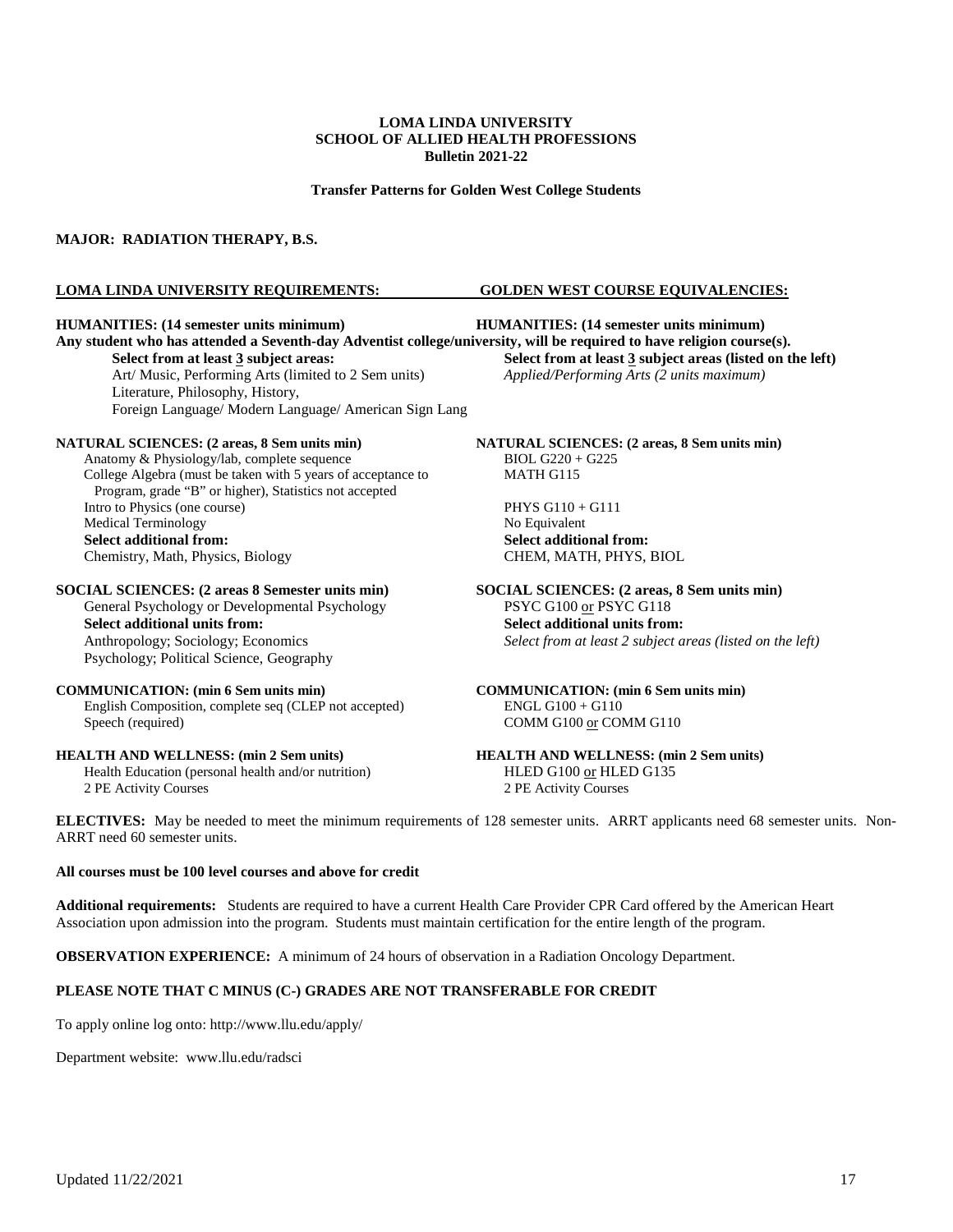**Transfer Patterns for Golden West College Students**

### **MAJOR: RESPIRATORY CARE, BS**

#### **LOMA LINDA UNIVERSITY REQUIREMENTS: GOLDEN WEST COURSE EQUIVALENCIES:**

**Any student who has attended a Seventh-day Adventist college/university, will be required to have religion course(s).**

Art/ Music, Performing Arts (limited to 2 Sem units) *Applied/Performing Arts (2 units maximum)* Literature, Philosophy, History, Foreign Language/ Modern Language/ American Sign Lang

Anatomy &Physiology/lab, seq (pref) <u>or</u> Gen Biology, seq BIOL G220 + G225 <u>or</u> BIOL G180 + C<br>Intro or Gen Chemistry/lab, complete seq CHEM G110 <u>or</u> CHEM G180 + G185 Intro or Gen Chemistry/lab, complete seq Microbiology/lab BIOL G210 Intro Physics/lab, one course or HS Physics PHYS G110 + G111 or HS Physics 2 yrs HS Algebra/C grade or better or Inter Algebra HS (required/no credit) or MATH G030

Cultural Diversity (approved course, required) No Eq<br>Psychology (required) PSYC Psychology (required) Psychology; Political Science; Sociology

English Composition, complete seq (CLEP not accepted) Speech or Interpersonal Communications COMM G100 or COMM G110 Computers (HS or college) HS computer (no credit) or CS G130

### **HEALTH AND WELLNESS: (min 2 Sem units) HEALTH AND WELLNESS: (min 2 Sem units)**

2 PE Activity Courses 2 PE Activity Courses

**HUMANITIES: (14 semester units minimum) HUMANITIES: (14 semester units minimum)**

**Select from at least 3 subject areas: Select from at least 3 subject areas (listed on the left)**

**NATURAL SCIENCES: (required)**<br>Anatomy &Physiology/lab, seq (pref) <u>or</u> Gen Biology, seq BIOL G220 + G225 <u>or</u> BIOL G180 + G182 + G183

**SOCIAL SCIENCES: (2 areas, 8 Sem units min)**<br>Cultural Diversity (approved course, required)<br>No Equivalent <u>or</u> ANTH G100 **Select remainder of social sciences units from: Select remainder of social sciences units from:** Anthropology; Geography; Economics *Select from at least 1 subject area (listed on the left)*

**COMMUNICATION: (min 6 Sem units min)**<br> **COMMUNICATION: (min 6 Sem units min)**<br> **COMMUNICATION: (min 6 Sem units min)**<br> **COMMUNICATION: (min 6 Sem units min)** 

Health Ed (personal health or nutrition) HLED G100 or HLED G135

**ELECTIVES**: To meet minimum total requirements of 55 semester units

### **All courses must be 100 level courses and above for credit**

### **PLEASE NOTE THAT C MINUS (C-) GRADES ARE NOT TRANSFERABLE FOR CREDIT**